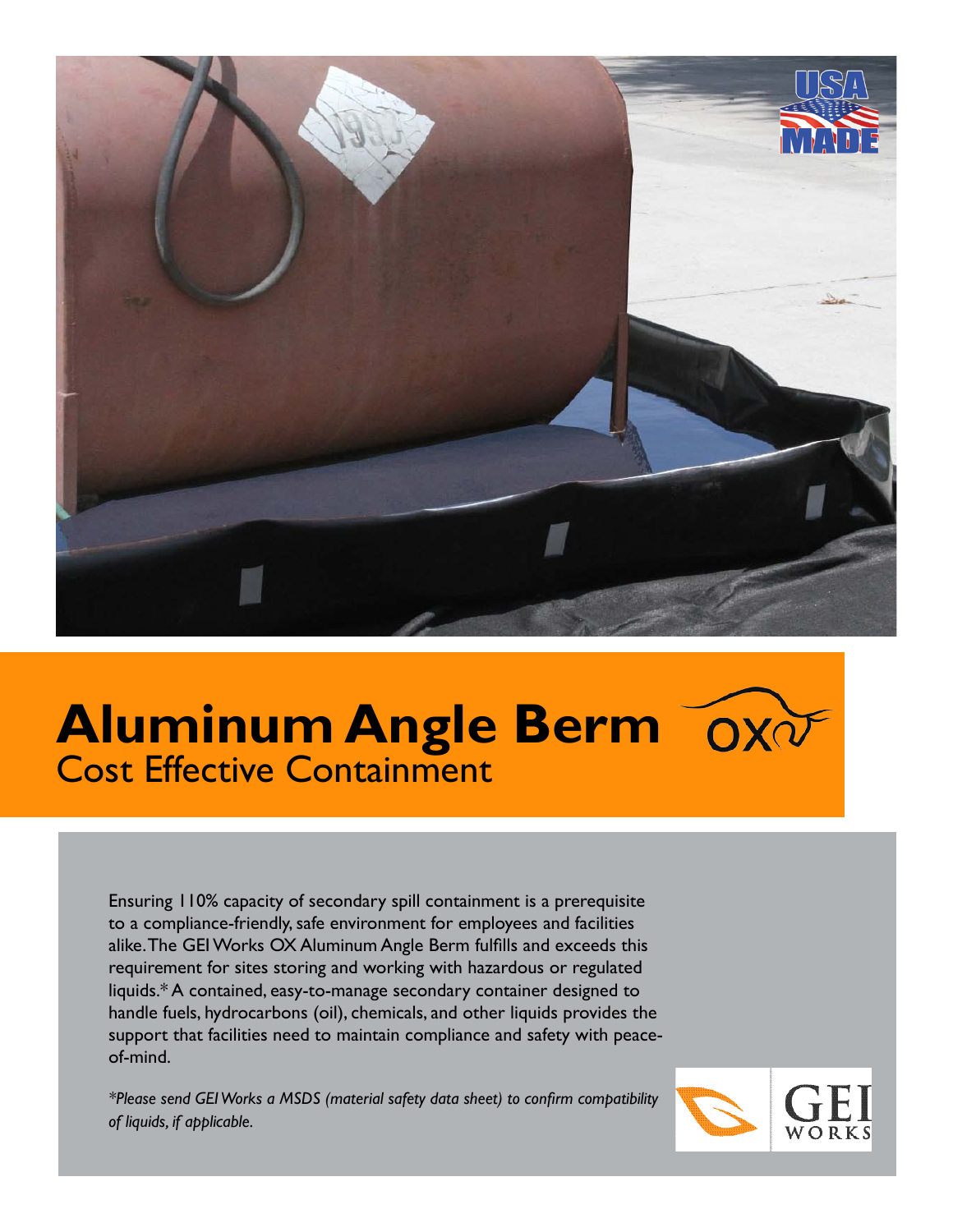## **[Aluminum Angle Berm](https://www.erosionpollution.com/Aluminum_Angle_Spill_Berms.html)** Cost Effective Containment

The OX Aluminum Angle Berm is a popular secondary containment option for large objects or multiple small ones. These berms provide peace of mind against leaks or spills from frac tanks, valves, storage tanks, 55-gallon drums, paint drums, and chemical containers.

Aluminum angle brackets form a rigid wall around your stored product. The brackets can be taken out to move items in and out of the berm. Walls will typically feature a height of one to two feet (1'-2') to successfully contain materials in the event of a spill.

The appropriate OX Aluminum Angle Berm size is dependent on each site's secondary containment needs. The berm should successfully mitigate against a complete spill scenario of up to 110% capacity of the largest tank stored in it.

#### **Applications**

- Tank Containment
- Fuel Tank Storage
- Frac Tank Spill Containment
- Valve and Leak Control
- **Tote Spill Containment**
- Spill Response
- Machinery or Fueling Stations

#### **Advantages**

- Easy to Set Up
- Folds Up for Storage and Transport
- Easy Drive-In/Drive-Out Options
- Cost-Effective Containment
- Effectively Contains up to 110% of Spilled Liquids
- Reliable Angle Exterior

### **Containment Berm Fabrics and Compatibility:**

Below you will find standard liner options for all of our containment berms. Additional liner materials and weights are available upon request.

Liner Material:

- 22 oz. PVC (yellow)
- 40 oz. PVC (black)
- 40 mil. LLDPE (black)
- 30 oz. Elvaloy
- 32 oz. Polyurethane







### **Equipped to Handle:**

- Fuels (diesel fuel, gas, and more)
- Hydrocarbons/Oil
- **Chemicals**
- Water (including frac water, chemical based water and more)
- Depending on your chemicals and liquid storage requirements, we may require customers to provide us with an MSDS (Material Safety Data Sheet) to help confirm compatibility with the chemicals you will be storing in the berm.